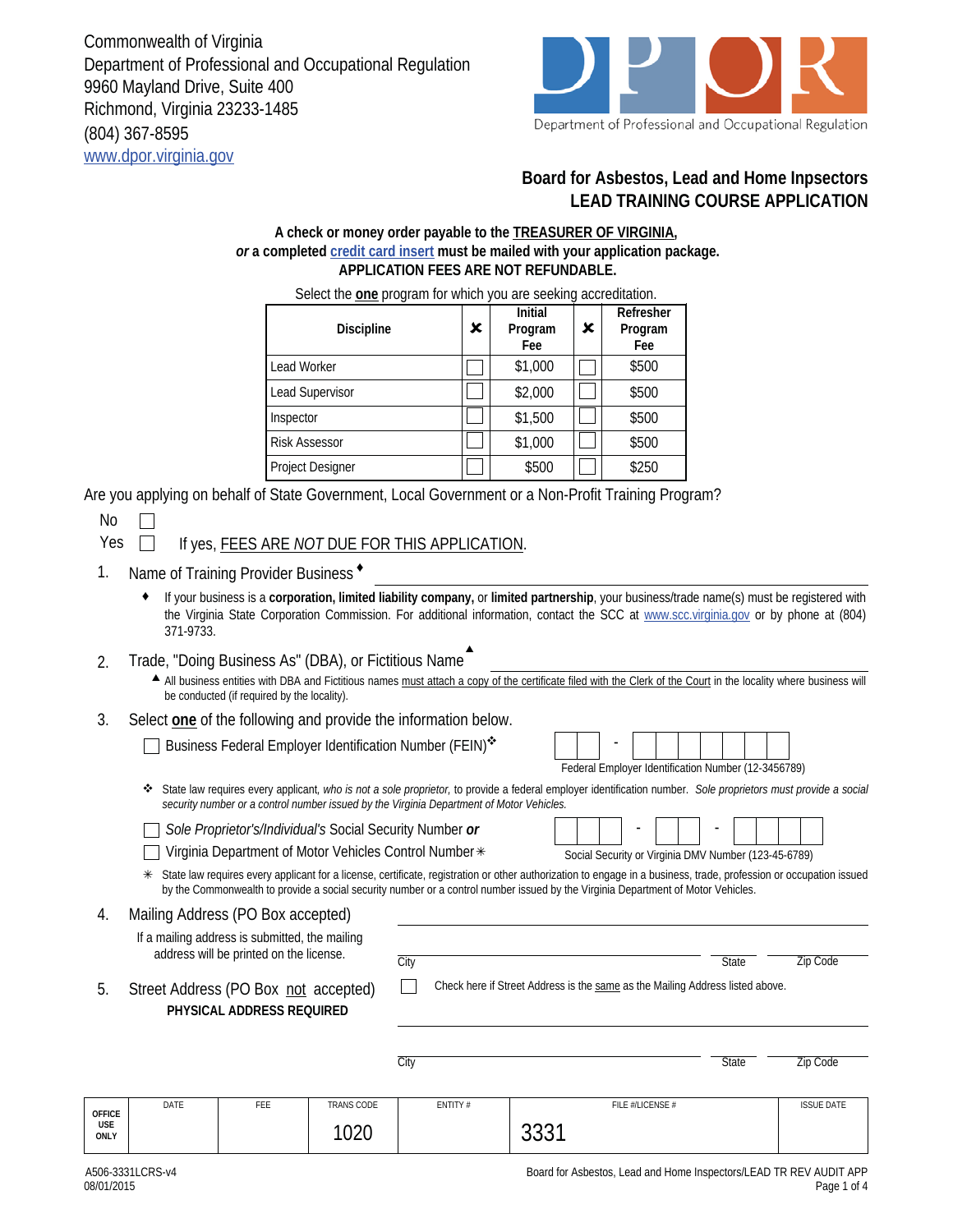| 6. | <b>Email Address</b> |
|----|----------------------|
|----|----------------------|

|    | <b>Contact Numbers</b>                    |                                             |                                                                                                                                                                                                                                                                                  |                               |
|----|-------------------------------------------|---------------------------------------------|----------------------------------------------------------------------------------------------------------------------------------------------------------------------------------------------------------------------------------------------------------------------------------|-------------------------------|
|    |                                           | Primary Telephone                           | Alternate Telephone                                                                                                                                                                                                                                                              | Fax                           |
| 8. | Type of business entity (select only one) |                                             |                                                                                                                                                                                                                                                                                  |                               |
|    | Sole Proprietorship                       | $\Box$ Limited Partnership $\triangleleft$  | Limited Liability Company ♦                                                                                                                                                                                                                                                      | $\Box$ Other, please specify: |
|    | Association                               | General Partnership                         | Corporation •                                                                                                                                                                                                                                                                    |                               |
|    |                                           | <b>State Corporation Commission Number:</b> |                                                                                                                                                                                                                                                                                  |                               |
|    |                                           |                                             | If your business is a corporation, limited liability company, or limited partnership, your business/trade name(s) must be registered with<br>the Virginia State Corporation Commission. For additional information, contact the SCC at www.scc.virginia.gov or by phone at (804) |                               |

- 9. Date of Program (preferred audit date)
- 10. Program Location for Audit

371-9733.

List all members of your **Company's Management** (sole proprietor, partners of a general partnership, managing partner of a limited partnership, officers/directors of an association, managers/members of a limited liability company, or officers of a corporation). 11.

| Individual's First Name | MI | Last Name | Title | Social Security No. or<br>VA DMV Control No.* Date of Birth |  |
|-------------------------|----|-----------|-------|-------------------------------------------------------------|--|
|                         |    |           |       |                                                             |  |
|                         |    |           |       |                                                             |  |
|                         |    |           |       |                                                             |  |

<sup>\*</sup> State law requires every applicant for a license, certificate, registration or other authorization to engage in a business, trade, profession or occupation issued by the Commonwealth to provide a social security number or a control number issued by the Virginia Department of Motor Vehicles.

12. Enter the name of the program **Training Manger, Principal Instructor** and other **Instructors** in the following table.

| <b>First Name</b> | MI | Last Name | Title                   | Social Security No. or<br>VA DMV Control No.* | Date of<br>Birth |
|-------------------|----|-----------|-------------------------|-----------------------------------------------|------------------|
|                   |    |           | <b>Training Manager</b> |                                               |                  |
|                   |    |           | Principle Instructor    |                                               |                  |
|                   |    |           | Instructor              |                                               |                  |
|                   |    |           | Instructor              |                                               |                  |

\* State law requires every applicant for a license, certificate, registration or other authorization to engage in a business, trade, profession or occupation issued by the Commonwealth to provide a social security number or a control number issued by the Virginia Department of Motor Vehicles.

13. Does your company hold a current or expired course accreditation issued by the Virginia Board for Asbestos, Lead and Home Inspectors?

No  $\Box$ 

- 
- Yes  $\Box$  If yes, please enter the accreditation number and expiration date for each of your company's initial and refresher courses in the following table.

| <b>Discipline</b>    | Initial Course<br><b>Accreditation Number</b> | Expiration<br>Date | <b>Refresher Course</b><br><b>Accreditation Number</b> | Expiration<br>Date |
|----------------------|-----------------------------------------------|--------------------|--------------------------------------------------------|--------------------|
| Lead Worker          |                                               |                    |                                                        |                    |
| Lead Supervisor      |                                               |                    |                                                        |                    |
| Inspector            |                                               |                    |                                                        |                    |
| <b>Risk Assessor</b> |                                               |                    |                                                        |                    |
| Project Designer     |                                               |                    |                                                        |                    |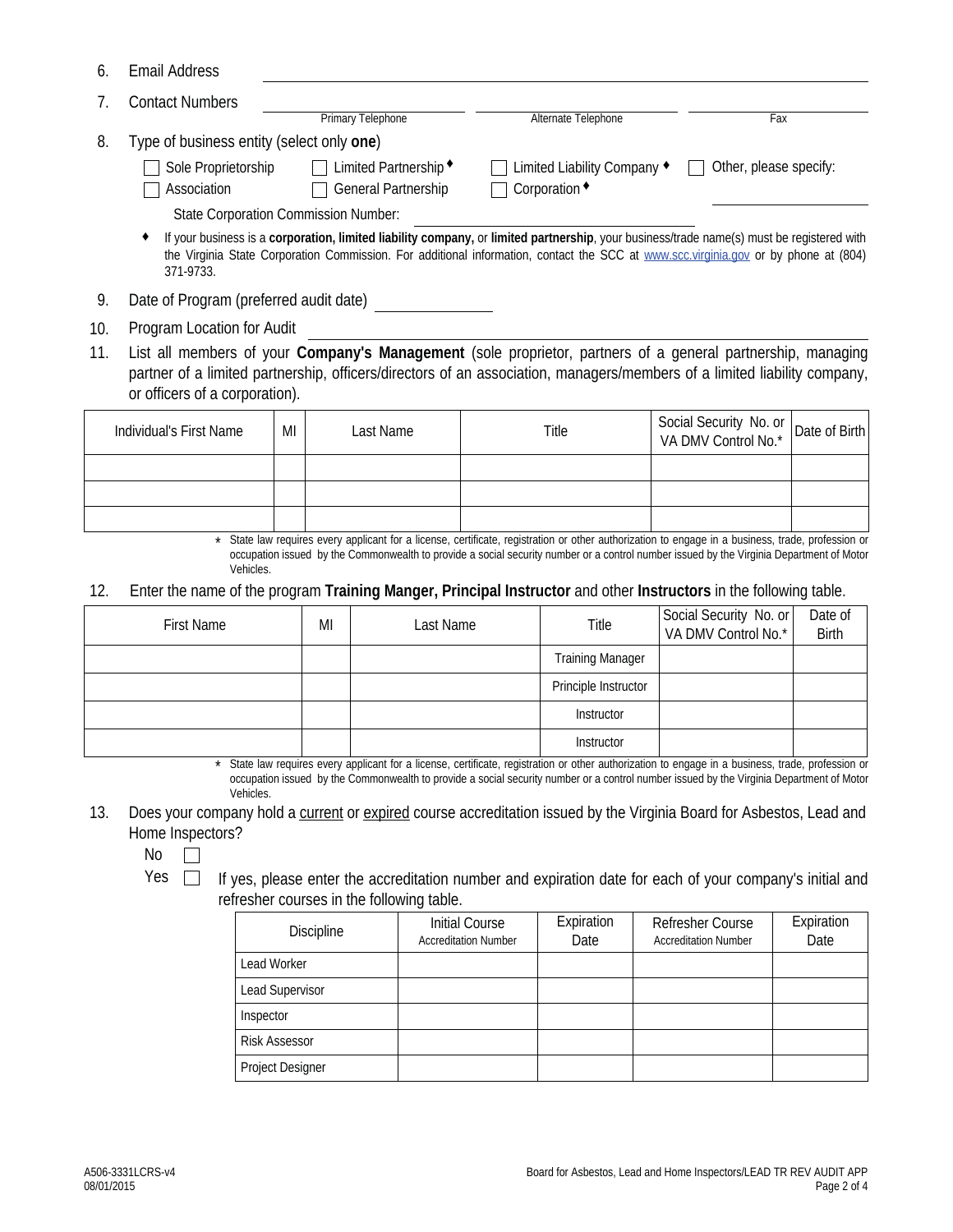- 14. Has your company, company management, Training Managers or instructor(s) ever been subject to a disciplinary action taken by any (including Virginia) local, state or national regulatory body?
	- $No \quad \Box$
	- Yes  $\Box$  If yes, provide a certified copy of the final order, decree or case decision by a court or regulatory agency with lawful authority to issue such order, decree or case decision.
- 15. A. Has your company, company management, Training Managers or instructor(s) ever been convicted in any jurisdiction of a *felony*? Any guilty plea or plea of nolo contendere must be disclosed on this application. Do not disclose violations that were adjudicated as a minor in the juvenile court system.
	- $No \Box$
	- Yes  $\Box$  If yes, provide the information requested in # 15.C.
	- B. Has your company, company management, Training Managers or instructor(s) ever been convicted in any jurisdiction of a *misdemeanor*? Any guilty plea or plea of nolo contendere must be disclosed on this application. Do not disclose violations that were adjudicated as a minor in the juvenile court system.
		- $No \Box$
		- Yes  $\Box$  If yes, provide the information requested in # 15.C.
	- C. If you answered "yes" to either question #15.A. or #15.B., list the **felony** and/or **misdemeanor conviction(s)**. Attach your original criminal history record\* and any other information you wish to have considered with this application (i.e., information on the status of incarceration, parole or probation; reference letters; documentation of rehabilitation; etc.). If necessary, you may attach a separate sheet of paper.
	- *Original criminal history record* may be obtained by contacting the Virginia State police. Applicants with convictions from other jurisdictions, other than Virginia; must provide an original official criminal history record from each state/jurisdiction in which they have been convicted. Virginia residents may request complete criminal records from the Virginia State Police at *www.vsp.virginia.gov* or by phone at 804-674-6718.
- 16. I, the undersigned, certify that the foregoing statements and answers are true, and I have not suppressed any information that might affect the Board's decision to approve this application. I certify that I will notify the Department if I am subject to any disciplinary action or convicted of any felony or misdemeanor (in any jurisdiction) prior to receiving the requested license. I certify that I have read, understood and complied with all the laws of Virginia under the provisions of Title 54.1, Chapter 5 of the *Code of Virginia* and the *Virginia Board for Asbestos, Lead and Home Inspectors; Lead-Based Paint Activities Regulations*.

Print Name

Signature Date

Title

**(See "Required Attachments" on next page)**